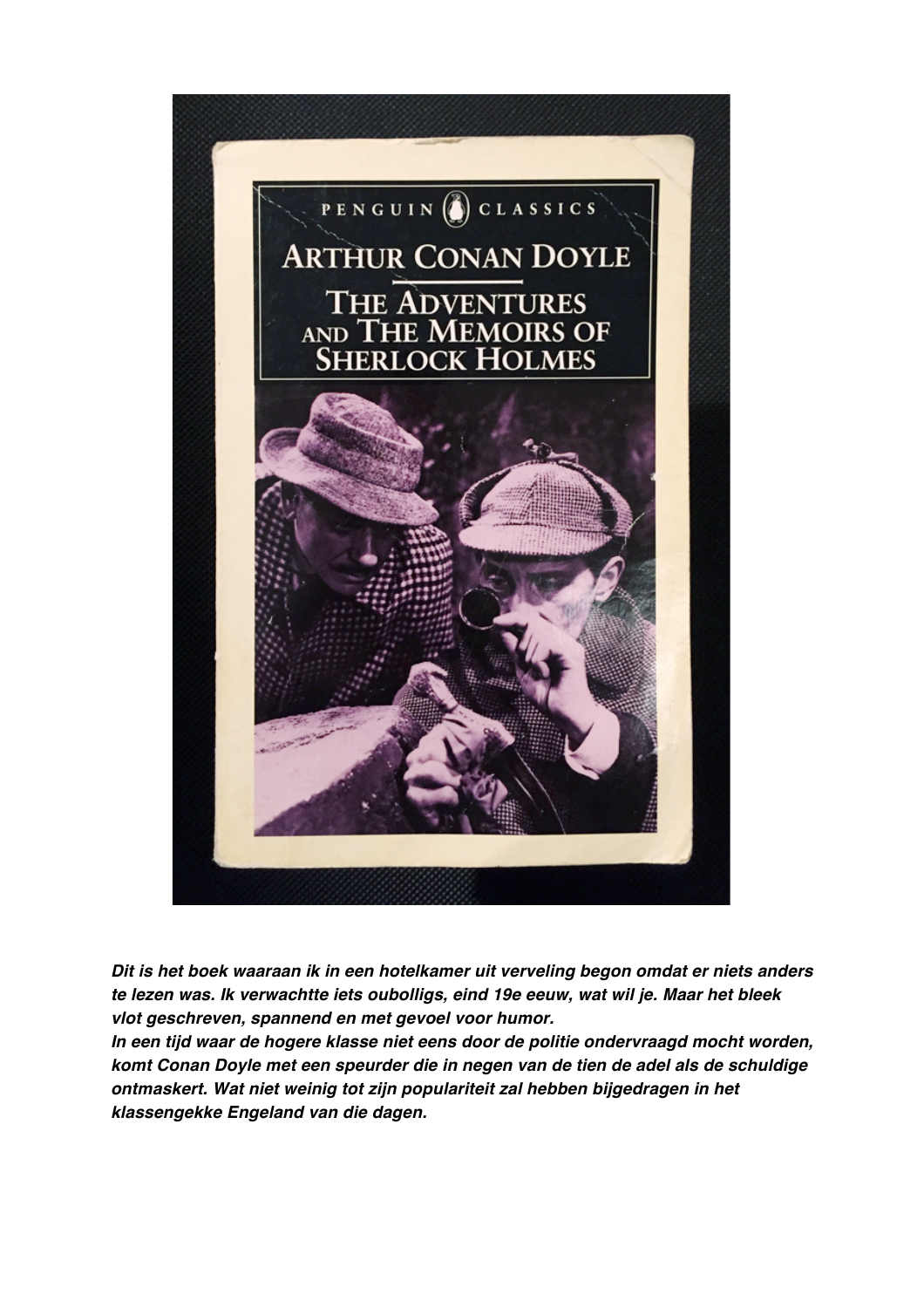Arthur Conan Doyle, Sherlock Holmes, Complete short stories. John Murray, London 1931

'My first glance is always at a woman's sleeve. In a man it is perhaps better first to take the knee of the trouser.' Holmes p21 SIGN

..we might say that the best hypothesis is one that is simplest and most natural, is the easiest and cheapest to test, and yet will contribute to our understanding of the widest possible range of facts. Holmes' guesses about Watson's actions are the most reasonable under the circumstances.

They enable him with the minimum of logical baggage, to reach a point from which he may, through further observation, test some of the predictions drawn from the hypothesis and thus greatly reduce the number of possible conclusions. (...)

from Sebeok and Umiker-Sebeok , You know my method

When several explanations are possible "one tries test after test until one or other of them has a convincing amount of support." BLAN p22

'You know my methods, It is founded upon the observation of trifles.' BOSC p23

'There is nothing more deceptive than an obvious fact.'

the Boscombe Valley mystery

The most difficult crime to track down is the one that seems purposeless. Naval Treaty Jeremy Brett BBC-series 26:27

"Sentiment," he tells us, "is a chemical defect found in the losing side." Benedict Cumberbatch as Sherlock Holmes in BBC-series nr 4, A scandal in Bohemia

(Q14) "Winwood Reade is good upon the subject," said Holmes. "He remarks that, while the individual man is an insoluble puzzle, in the aggregate he becomes a mathematical certainty. You can, for example, never foretell what any one man will do, but you can say with precision what an average number will be up to. Individuals vary, but percentages remain constant. So says the statistician."

Sign of Four, chapter 10

I know dear Watson that you share my love of all that is bizarre and outside the conventions and humdrum routine of everyday life. As a rule the more bizarre a thing is the less mysterious it proves to be. It is your commonplace, featureless crimes which are really puzzling, just as a commonplace face is the most difficult to identify. The red-headed league

'My dear fellow,' said Sherlock Holmes as we sat on either side of the fire in his lodgings at Baker Street. *'life is infinitely stranger than anything which the mind of man could invent*. We would not dare to conceive the things which are really mere commonplaces of existence. If we could fly out of that window hand in hand, hover over this great city, gently remove the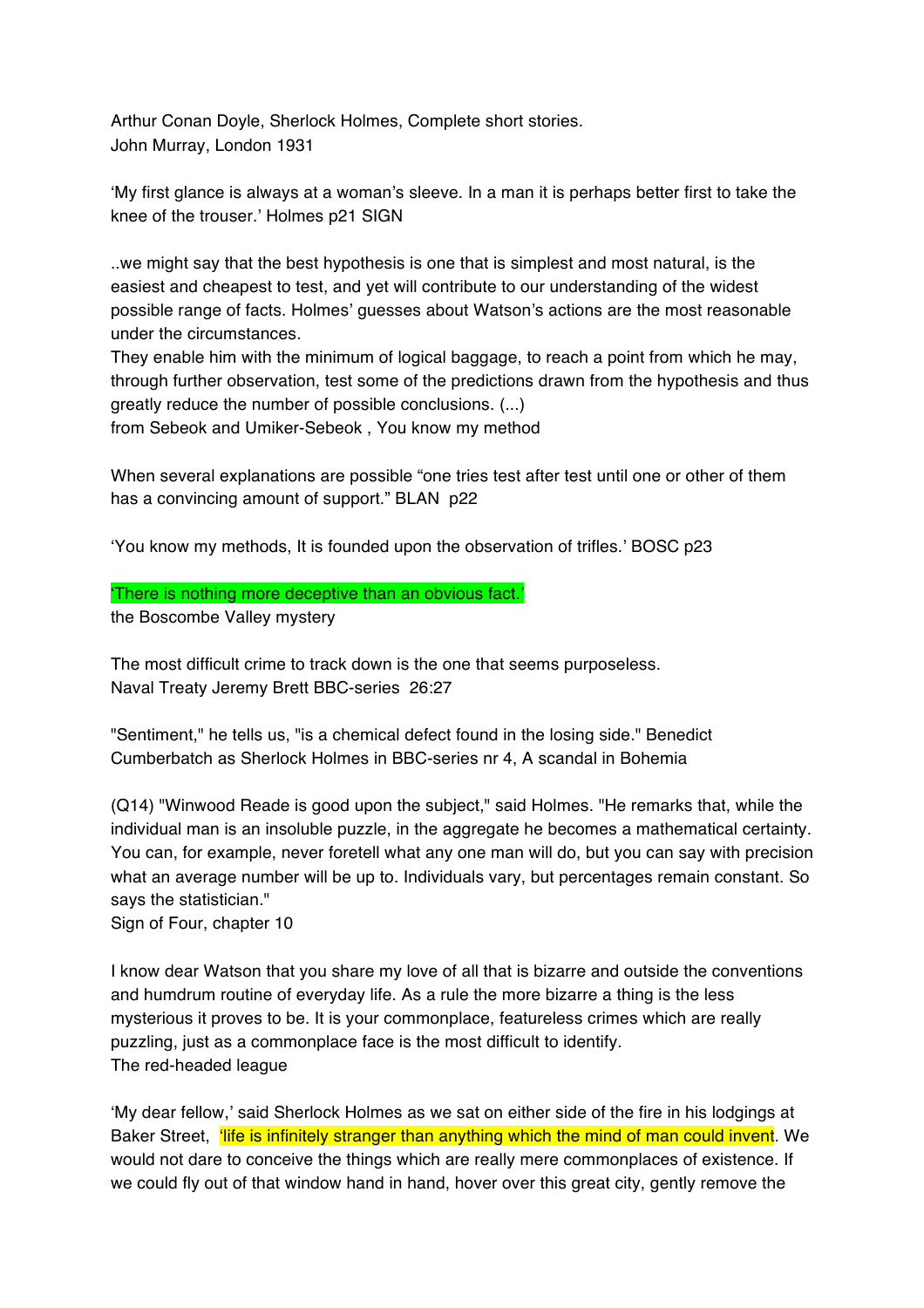roofs, and peep in at the queer things which are going on, the strange coincidences, the planning, the cross-purposes, the wonderful chains of events, working through generations, and leading to the most outré results, it would make all fiction with its conventionalities and foreseen conclusions most stale and unprofitable.'

How weary, stale, flat and unprofitable seem to me all the uses of this world. (Hamlet 1ii133:) Adventures 27

..that for strange effects and extraordinary combinations we must go to life itself, which is always far more daring than any effort of the imagination. The red-headed league

Ah, that is good luck. I could only say what was the balance of probability. I did not at all expect to be so accurate. But it was not mere guesswork?

No, no: I never guess. It is a shocking habit---destructive to the logical faculty. What seems strange to you is only so because you do not follow my train of thought or observe the small facts upon which large inferences may depend.

The Sign of Four, chapter 1

We are coming now rather into the region of guesswork, said Dr. Mortimer. Say, rather, into the region where we balance probabilities and choose the most likely. It is the scientific use of the imagination, but we have always some material basis on which to start our speculation.

The Hound of the Baskervilles, chapter 4

I have already explained to you that what is out of the common is usually a guide rather than a hindrance. In solving a problem of this sort, the grand thing is to be able to reason backward. That is a very useful accomplishment, and a very easy one, but people do not practise it much. In the everyday affairs of life it is more useful to reason forward, and so the other comes to be neglected. There are fifty who can reason synthetically for one who can reason analytically.

A Study in Scarlet

"Most people, if you describe a train of events to them, will tell you what the result would be. They can put those events together in their minds, and argue from them that something will come to pass. There are few people, however, who, if told them a result, would be able to evolve from their own inner consciousness what the steps were which led up to that result. This power is what I mean when I talk of reasoning backward, or analytically. A Study in Scarlet, pt.2, chapter 7

One should always look for a possible alternative and provide against it. It's the first rule of criminal investigation. Black Peter, Complete 712, Clues 75

I have already said that he must have gone to King's Pyland or to Mapleton. He is not at King's Pyland. Therefore he is at Mapleton. Let us take that as a working hypothesis and see what it leads us to.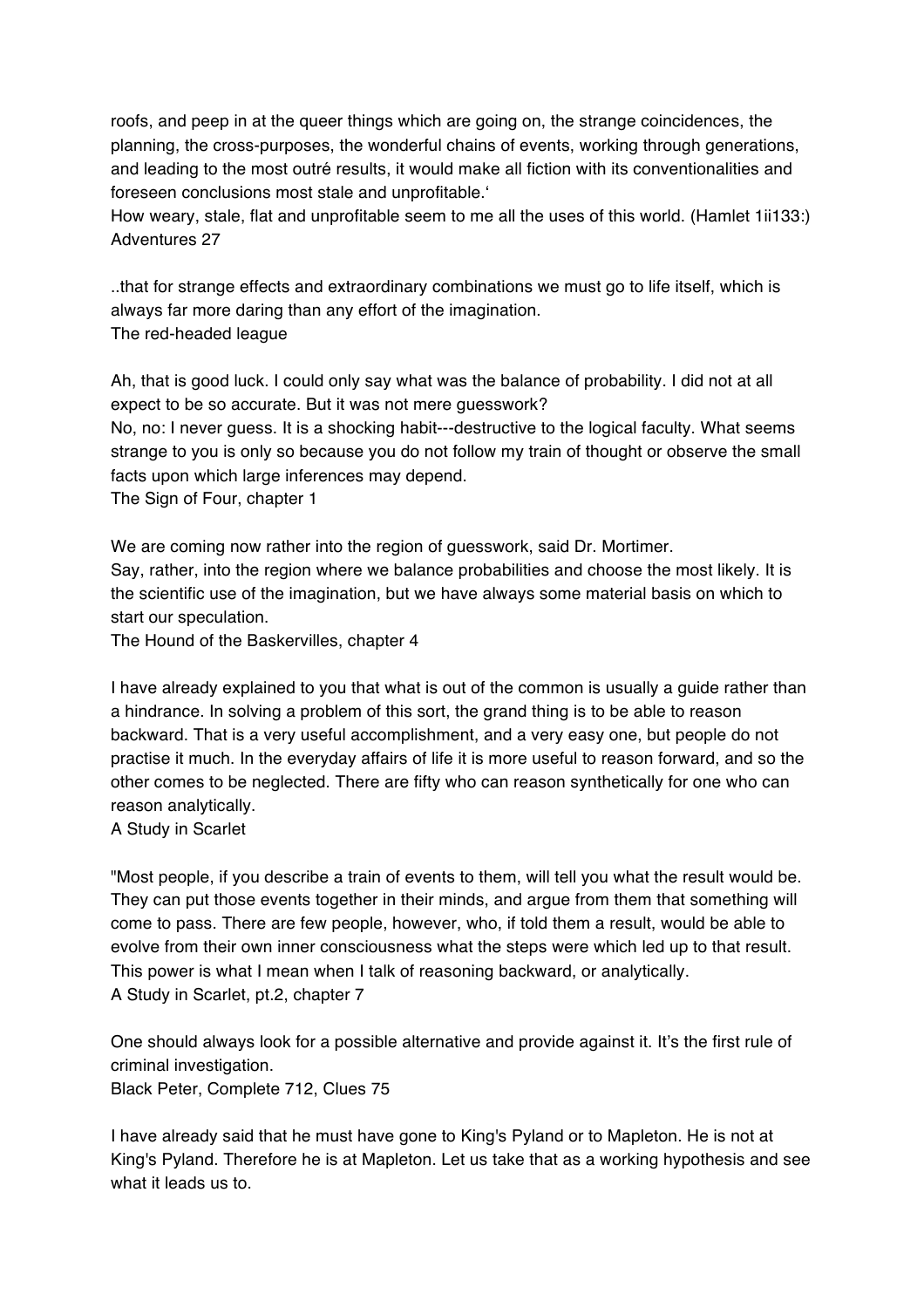## Silver Blaze

I have devised seven separate explanations, each of which would cover the facts as far as we know them. But which of these is correct can only be determined by the fresh information which we shall no doubt find waiting for us.

The Adventure of the Copper Beeches

By the method of exclusion, I had arrived at this result, for no other hypothesis would meet the facts.

A Study in Scarlet, pt. 2, chapter 7

Some facts should be suppressed, or at least, a just sense of proportion should be observed in treating them.

The Sign of Four, chapter1

It is not really difficult to construct a series of inferences, each dependent upon its predecessor and each simple in itself. If, after doing so, one simply knocks out all the central inferences and presents one's audience with the starting-point and the conclusion, one may produce a startling, though possibly a meretricious [tawdrily and falsely attractive, prostitutelike] effect.

The Dancing Men

Nothing clears up a case so much as stating it to another person Silver Blaze

Detection is, or ought to be, exact science, and should be treated in the same cold and unemotional manner Sign of Four

It is a capital mistake to theorize before one has data. Insensibly, one begins to twist facts to suit theories, instead of theories to suit facts. Scandal in Bohemia

Data! Data! Data! I can't make bricks without clay. The Copper Breeches

Crime is common. Logic is rare. The Copper Breeches

There's nothing more elusive than an obvious fact. Sherlock Holmes 2009, Guy Ritchie with Robert Downey jr

No man would take up my profession if danger did not attract him The Three Gables 40:45

You're not in full possession of the facts of this complex case.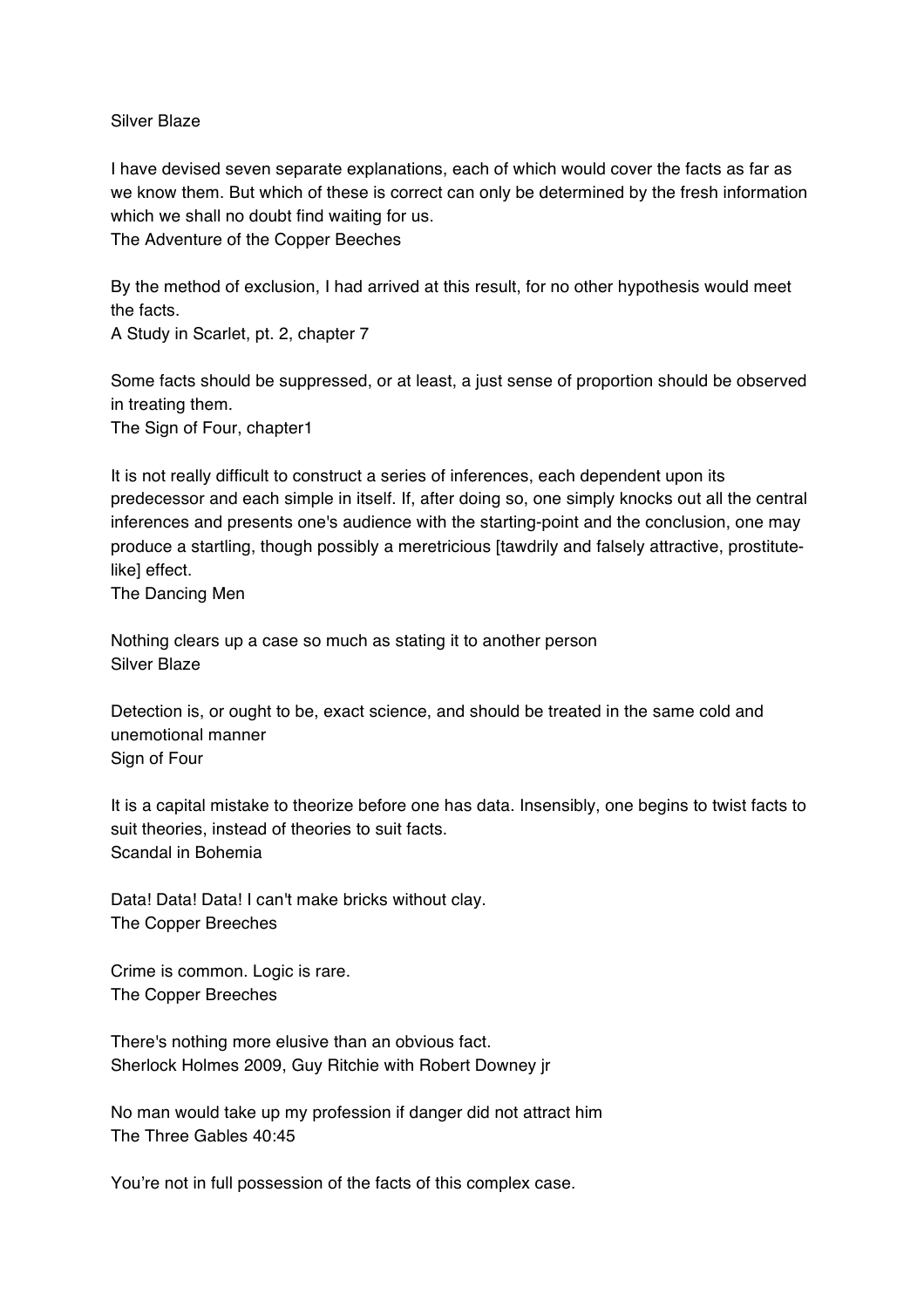Just you to say there is more to it that meets the eye, mister Holmes I never consider myself at anything than to that... The creeping man 28:20

Who knows, mister Gibson, what is and what is not relevant? -You're like a surgeon who wants every symptom before he can give a diagnosis. It's the patient who sees reason in deceiving his surgeon who conceals the facts. Problem of the Thor Bridge 27:35

It's one of those cases where the art of the reasoner should be used rather for the sifting of the details than for the acquiring of fresh evidence. The tragedy have been so uncommon, so complete, and of such personal importance to so many people that we are suffering from a plethora of surmise, conjecture, and hypothesis. The difficulty is to detach the framework of fact -of absolute undeniable fact- from the embellishments of theorists and reporters Silver Blaze old 306

At least I have a grip on the essential facts of the case. I shall enumerate them to you, for nothing clears up a case so much as stating it to another person, and I can not hardly expect your cooperation if I do not show you the position from where we start. Silver Blaze old 307

You see, the value of imagination is the one quality that inspector Gregory lacks. We imagined what might have happened, acted upon the supposition and find ourselves justified. Silver Blaze Jeremy Brett BBC-series 28.28

I fancy that every one of his cases has found its way into your collection, and I must admit, Watson, that you have some power of selection..., which atones for much of which I deplore in your narratives. Your fatal habit of looking at everything from the point of view of a story instead of of as a scientific exercise has ruined what might have been an instructive and even classical series of demonstrations. You slur over work of the utmost finesse and delicacy in order to dwell upon sensational details which may excite but cannot possibly instruct the reader.

Why don't you write them yourself? I will, I will, Watson, in my declining years. The Abbey Grange 834

You know my methods in such cases, Watson. I put myself in the mans place, and having first gauged his intelligence, I try to imagine how I should myself have proceeded under the circumstances.

The Musgrave Ritual 413

I will explain now Holmes methods in such cases. You see, he puts himself in the mans place and he first gauges his intelligence. Then he tries to imagine how he himself would have proceeded in similar circumstances. So you see in this case it is unnecessary to make allowance for the personal equation. As the astronomers have dubbed it. The Musgrave Ritual 37:45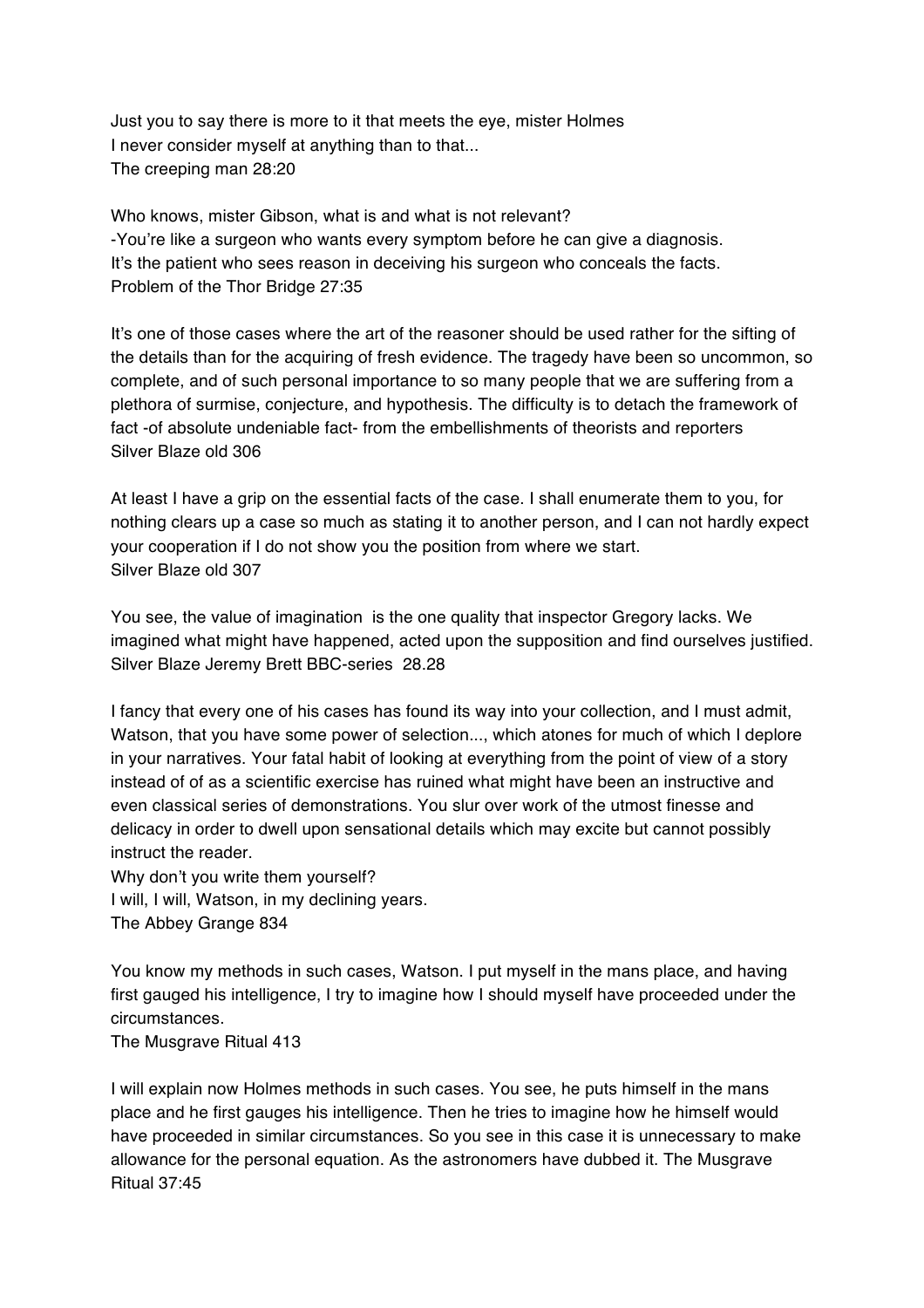To work the brain without sufficient material is like racing an engine, it cracks itself to pieces. The Devils foot

-This is the work of the devil, make no mistake. Put your faith in the known and tangible, mister Roundhay The Devils foot

I have lived so long amongst savages and beyond the law that I got into the way of being the law unto myself. You do well mr. Holmes to remember that, because I have no desire to do you an injury. The Devils foot

I cannot agree with those who rank modesty among the virtues. To underestimate oneself is a much a departure from the truth as to exaggerate oneself. The Greek interpreter

Pray be precise as to details, said he. The speckled band

What you do in this world is a matter of no consequence, returned my companion bitterly, the question is what you can make people believe what you have done. A study in scarlet

Never trust to general impressions, my boy, but concentrate yourself upon details.

The observer who has thoroughly understood one link in a series of incidents, should be able accurately to state the other ones, both before and after.'

Life is infinitely stranger than anything which the mind of man could invent. We would not dare to conceive the things which are really mere commonplaces of existence.

Depend upon it there is nothing as unnatural as the commonplace. A case of identity

You have not observed. And yet you have seen. That is just my point. Now, I know that there are seventeen steps, because I have both seen and observed.' Scandal in Bohemia. Adventures (old) 6

It's my belief, founded upon my experience, that the lowest and vilest alleys in London do not present a more dreadful record of sin than does the smiling and beautiful countryside.... The Copper Beeches

From a drop of water a logician could infer the possibility of an Atlantic or a Niagara without having seen or heard one or the other. So all life is a great chain the nature of which is known whenever we are shown a single link of it.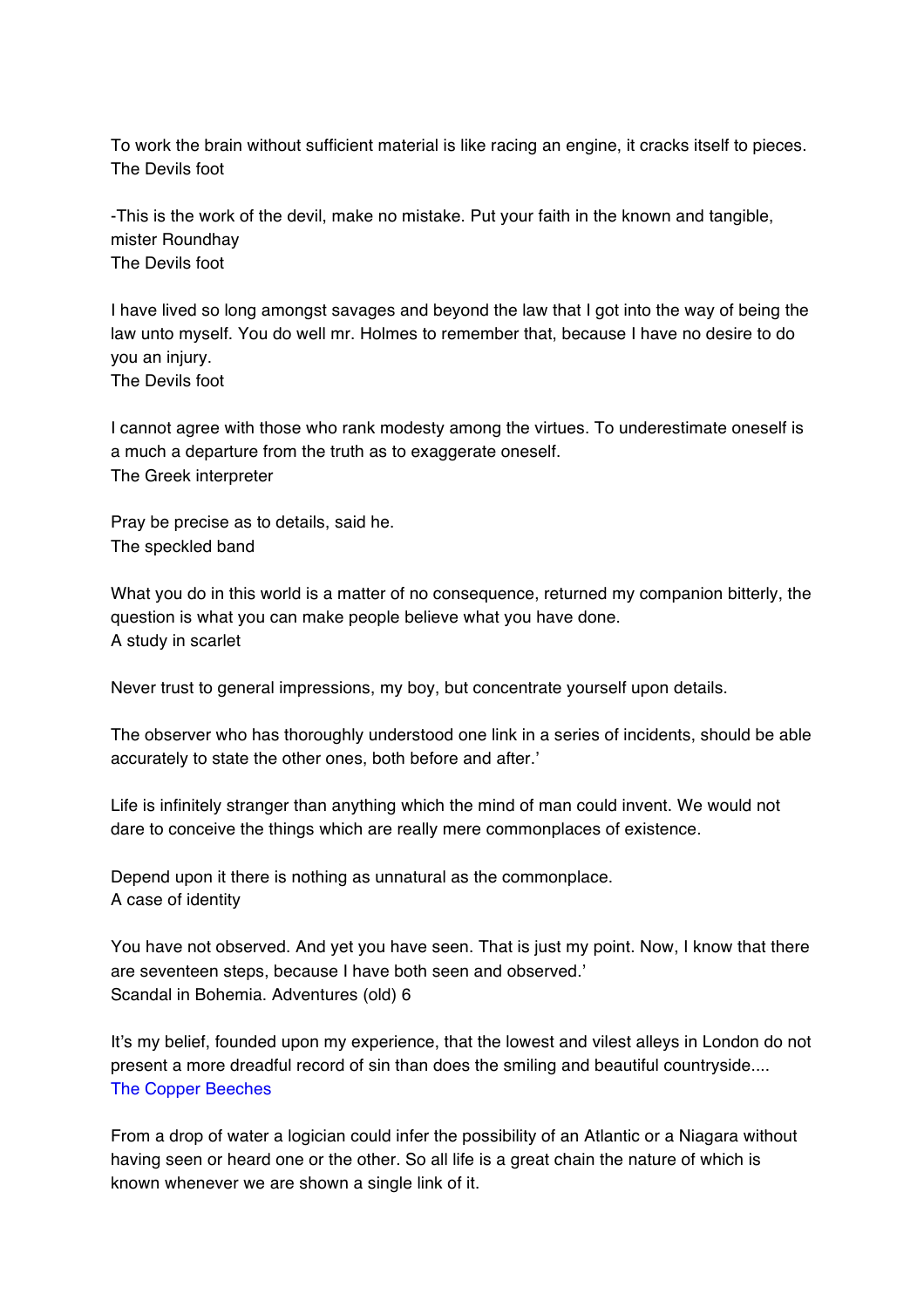*-The Sign of Four* Chapter 2 - "The Science of Deduction

No data yet. It's a capital mistake to theorize before you have all the evidence. It biases the judgement.

Novels, Scarlet 51

When I hear you give your reasons, I remarked, the thing always appears to be so ridiculously simple that I could easily do it myself, though at each successive instance of your reasoning I am baffled until you explain your process. And yet I believe that my eyes are as good as yours.'

'Quite so,' he answered lighting a cigarette, and throwing himself down into an armchair. 'You see but you do not observe. The distinction is clear. For example you have frequently seen the steps that lead from the hall to this room.'

'Frequently.'

'How often?'

'Well, some hundred times.'

'Then how many are there?'

'How many! I don't know.'

'Quite so. You have not observed. And yet you have seen. That is just my point. Now, I know that there are seventeen steps, because I have both seen and observed.' Scandal in Bohemia. Adventures (old) 6

It is an error to argue in front of your data. You find yourself insensibly twisting them around to fit your theories. Wisteria lodge, Complete 903

We approached the case with an absolutely blank mind, which is always an advantage. The cardboard box

'And yet I am not convinced of it,' I answered 'The cases which come to light in the papers are, as a rule, bad enough and vulgar enough. We have in our police reports realism pushed to its extreme limits, and yet the result is, it must be confessed, neither fascinating nor artistic.'

'A certain selection and discretion must be used in producing a realistic effect,' remarked Holmes. 'This is wanting in the police report, where more stress is laid perhaps upon the platitudes of the magistrates than upon the details which to an observer contain the vital essence of the whole matter. Depend upon it there is nothing as unnatural as the commonplace.'

Adventures 27

All this seems strange to you, because at the beginning of the inquiry you failed to grasp the importance of the single real clue which was presented to you. I had the good fortune to seize upon that, and everything which has occurred since then has served to confirm my original supposition, and, indeed, was the logical sequence of it. Hence things which have perplexed you and made the case more obscure, have served to enlighten me and strengthen my conclusions. It is a mistake to confound strangeness with mystery. The most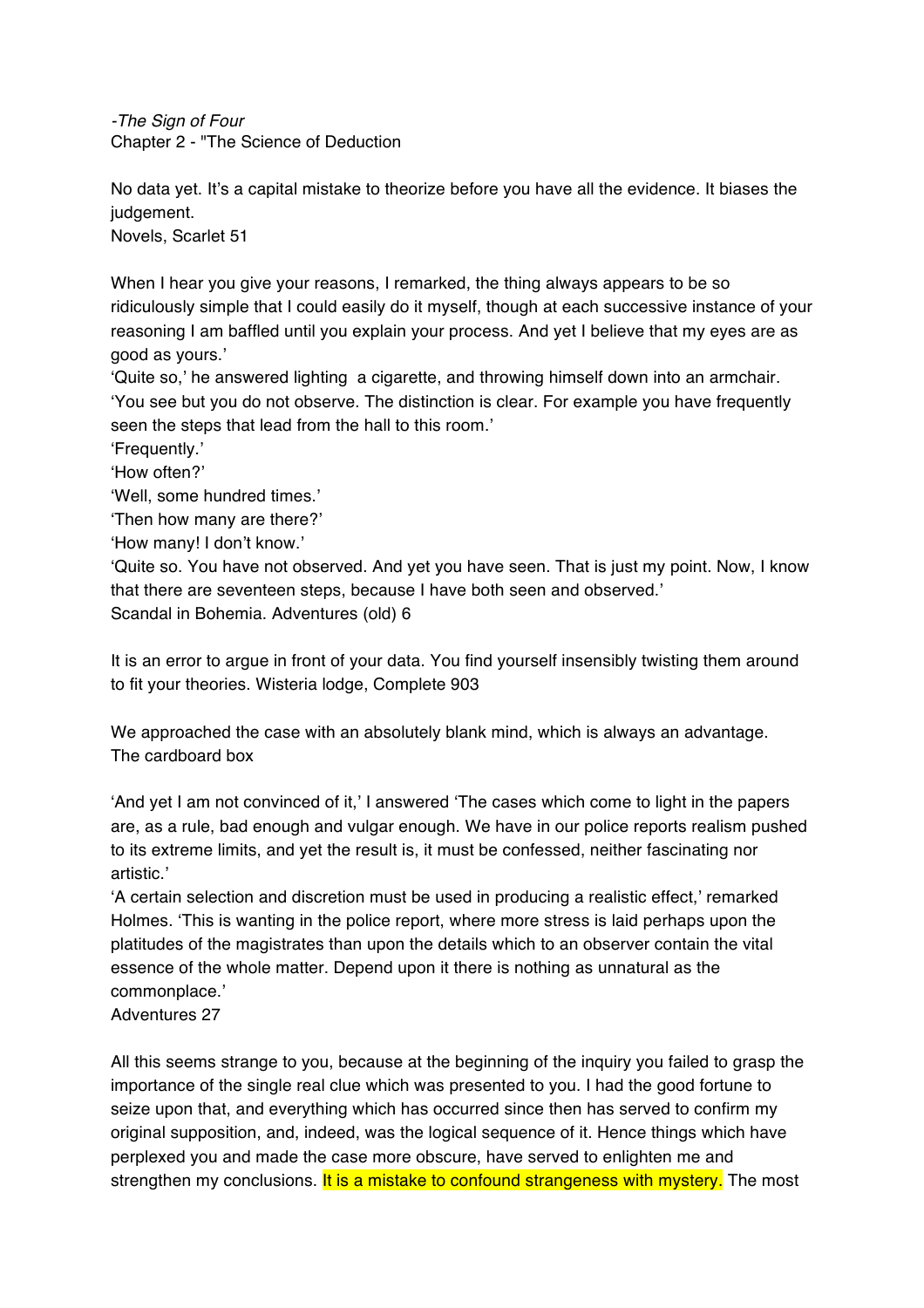commonplace crime is often the most mysterious, because it presents no new or special features from which deductions may be drawn. This murder would have been infinitely more difficult to unravel had the body of the victim been simply found lying on the roadway without any of those outré and sensational accompaniments which have rendered it remarkable. These strange details, far from making the case more difficult, haver really had the effect of making it less so.

Scarlet 50, Clues 42, Novels, Scarlet 117

The pressure of public opinion can do in a town what law cannot accomplish. The copper beeches, Adventures 260

One should always look for a possible alternative and provide against it. It's the first rule of criminal investigation. Black Peter, Complete 712

When you follow two separate trains of thought, you will find some point of intersection which should approximate the truth. Disappearance of Lady Frances Carfax, Complete 1018

A man should keep his little brain-attic stocked with the furniture that he is likely to use, as the rest he can put away in the lumber room of his library, where he can get it if he wants it. The five orange pips

These are at once so obvious when explained and so easy, once you know them, that the ingenuous reader at once feels, and says to himself, I also could do this; life is not so dull after all; I will keep my eyes open and find out things. from "mr. Sherlock Holmes" by Dr. Joseph Bell in Study in Scarlet

Omne ignotem pro magnifico Once explained everything becomes normal Holmes in the Red Headed League Ook zien The Copper Breeches.

'I glanced over it. Honestly, I cannot congratulate you upon it. Detection is, or ought to be, an exact science and should be treated in the same cold and unemotional manner. You have attempted to tinge it with romanticism, which produces much the same effect as if you worked a love-story or an elopement into the fifth position of Euclid.' Sign of Four on Watson's treatment of Study in Scarlet.

'How often have I said to you that when you have eliminated the impossible, whatever remains, however improbable, must be the truth? We know that he did not come through the door, the window or the chimney. We also know that he could not have been concealed in the room, as there is no concealment possible. Whence, then, did he come?' 'He came through the hole in the roof!' I cried. Novels. Sign Four 274

Exactly Watson, pathetic and futile. But is not all life pathetic and futile? Is not his story a microcosms of the whole? We reach. We grasp. And what is left in our hands in the end? A shadow. Or worse than a shadow –misery. The retired Color man, Complete 1319